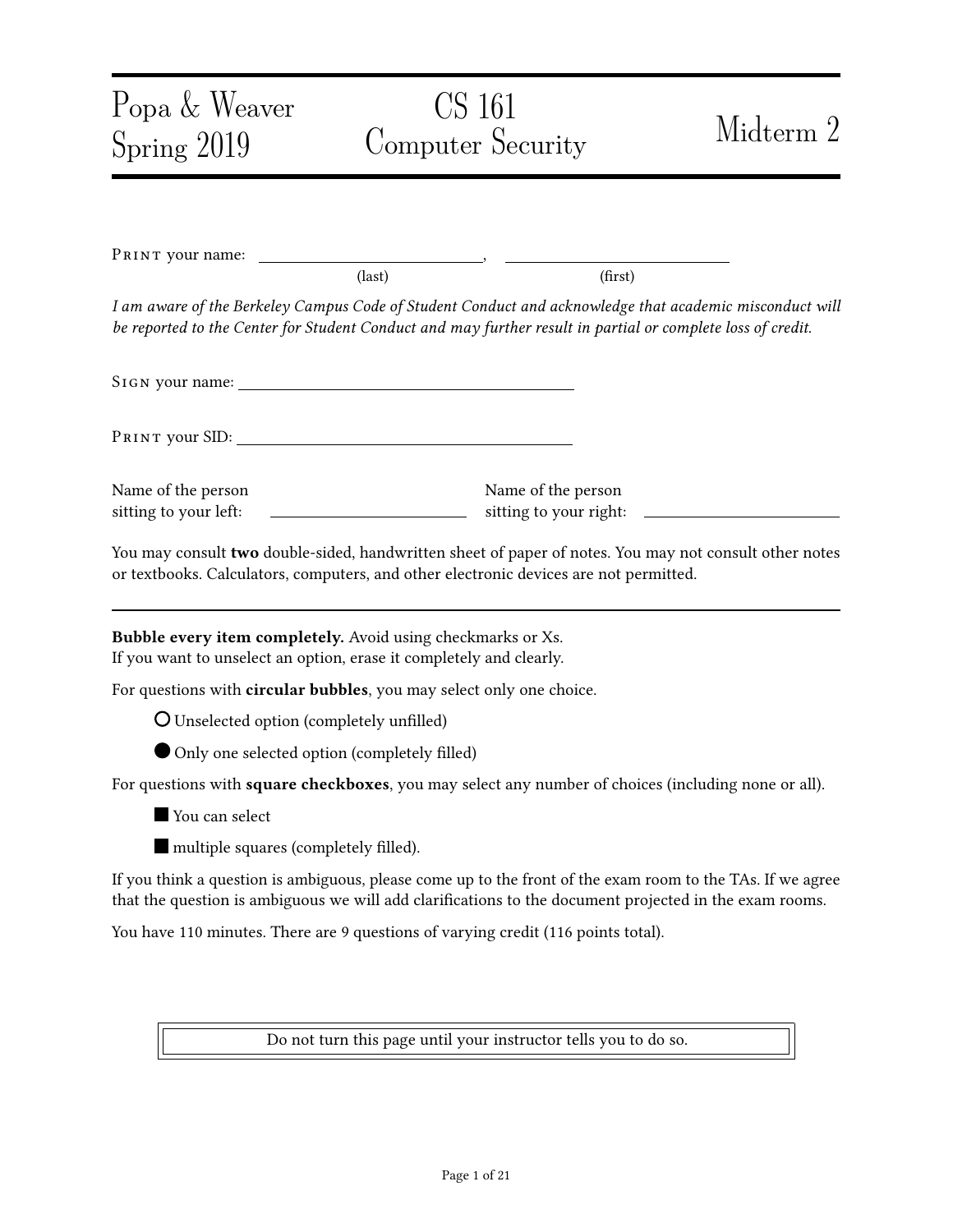### **Problem 1** True or False (20 points) (20 points)

You don't need to provide an explanation to any part of this question.

(a) True or False: TCP sequence numbers prevent replay attacks within the same TLS session. (Assume less than 2 <sup>31</sup> bytes of data has been transferred.)

O TRUE PALSE

Solution: TLS does not encrypt or provide integrity on the TCP layer since TLS is built on TCP.

(b) True or False: A single message in TLS can be split into many TCP packets, and remains secure.

E **D** FALSE

Solution: As above–TLS is layered on top of TCP and so TCP can do weird things independent of TLS.

(c)  $T_{RUE}$  or  $F_{AUSE}$ : www. example. com can set a cookie with the flag  $Ht$ tpOnly. Then, this cookie can only be accessed through HTTP, but cannot be accessed through HTTPS.



Solution: As above–TLS is layered on top of TCP and so TCP can do weird things independent of TLS.

(d) TRUE or FALSE: WWW. example. COm/C can set a cookie with the flag path = /a in a user's browser. Then, when the user visits the site www. example. com/a/b, the user's browser will send this cookie.



TRUE **O** FALSE

Solution: Two parts of the cookie policy: (1) domains can set to any other path and (2) any subpath of the path will receive a cookie.

(e) True or False: Say that example.com uses both DNSSEC and HTTPS. If the DNSSEC KSK of example. com is compromised, data received from https://example. com is not assured to be confidential.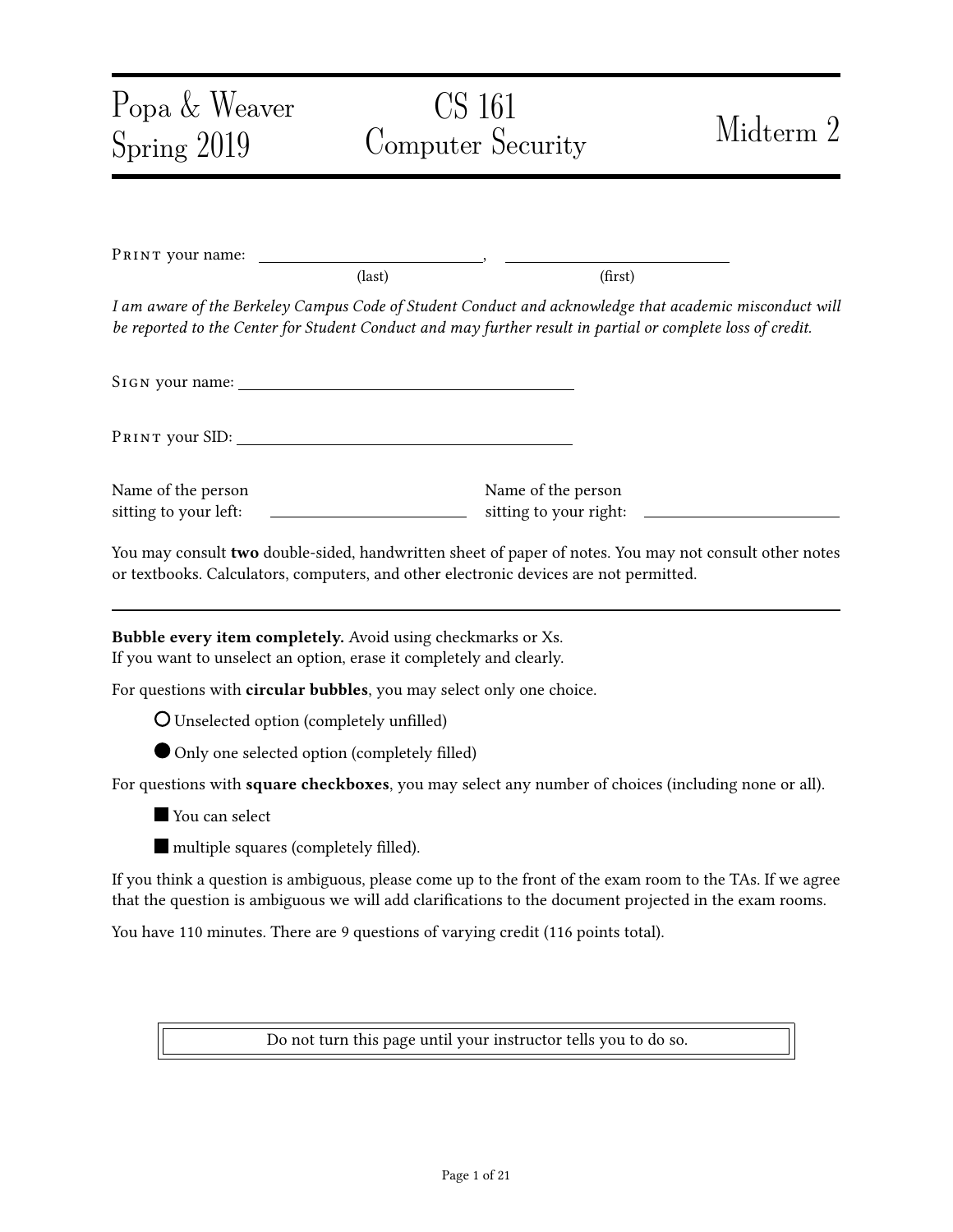



(f) True or False: Say that example.com uses both DNSSEC and HTTPS. If the TLS private key of example. com is leaked, data received from https: //example. com is not assured to be confidential.

| O FALSE |
|---------|
|         |

Solution: DNSSEC does not provide confidentiality, TLS does.

(g) TRUE or FALSE: Say that a user sends a DNS query asking for  $nx$ . example. com, but this domain does not exist. One advantage of NSEC3 over NSEC is that NSEC3 hides the domain name that does not exist, i.e., nx. example. com.



**Solution:** NSEC3 hides (somewhat) the *existing* domains of the domain name.

(h)  $T_{RUE}$  or  $F_{AUSE}$ : A banking website requires the user to attach their password as a form field in every HTTPS request to the website. If the password is incorrect, the bank ignores the request. Assume that the bank accepts only HTTPS connections. If the user's password is sufficiently high-entropy, this method prevents CSRF.



TRUE **O** FALSE

Solution: This provides protection against CSRF because a web attacker does not know the password.

(i) True or False: Randomizing the source port used by DNS queries can help prevent on-path attackers from spoofing DNS replies.



Solution: An on-path attacker can see the source port in the DNS reply, so randomization provides no additional security.

(j) True or False: An on-path attacker who successfully spoofs a DHCP reply can become a man-in-the-middle for all victim traffic to the Internet.



TRUE **O** FALSE

Solution: Yes, they can spoof the IP of the gateway router.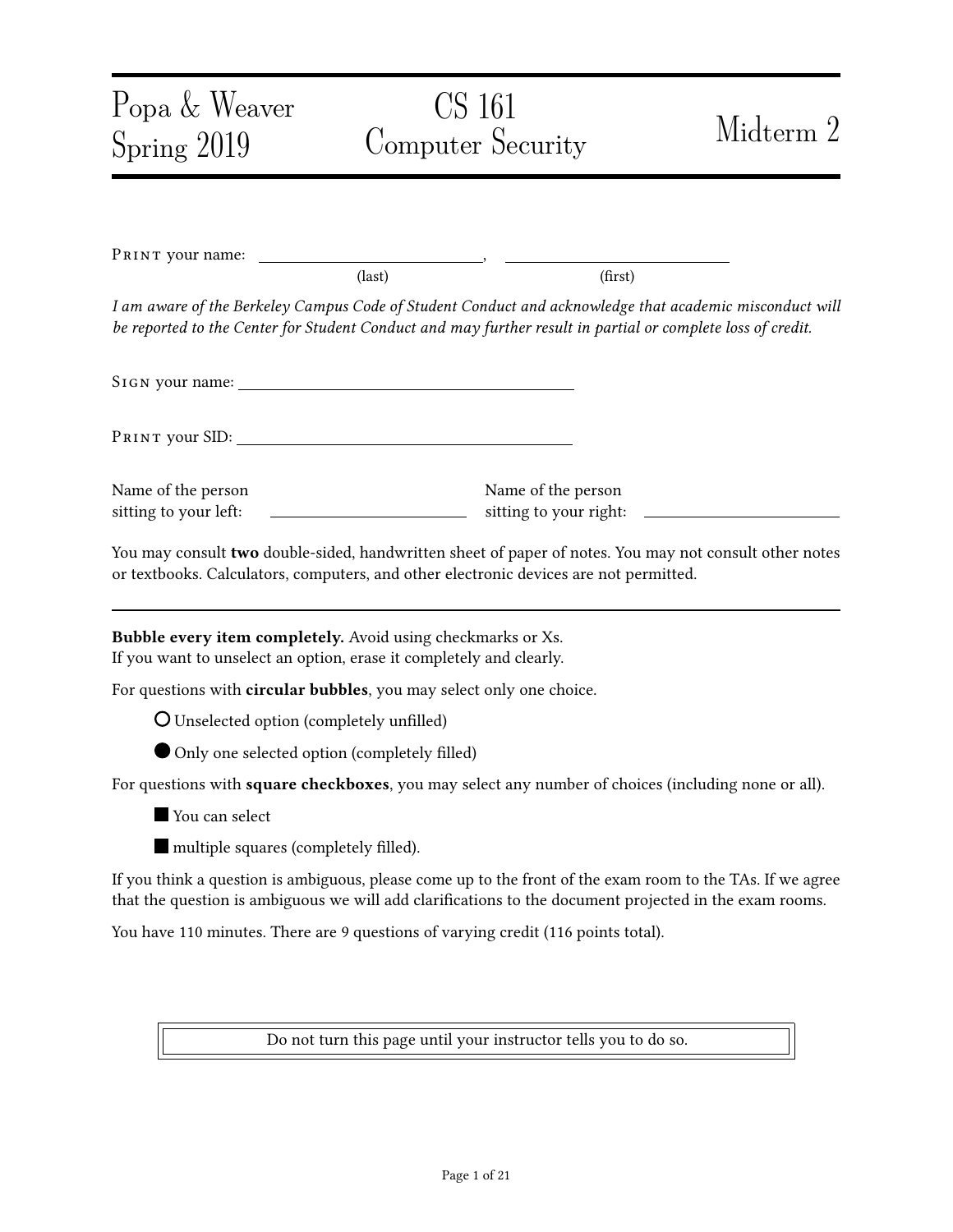### Problem 2 Wildcard DNSSEC (11 points) (11 points)

In this question, we discuss a variant of DNSSEC that supports wildcards.

We define a *wildcard* domain as a domain that matches many subdomains.

• For example, the wildcard domain  $*$ . google.com matches *all* domains under google.com, including mail.google.com and drive.google.com. Here, the star  $*$  indicates a wildcard.

We define a non-wildcard domain as a domain with no wildcard, such as maps.google.com.

- Importantly, non-wildcard domain records take priority over the wildcard domain records.
- For example, if there are two records:

$$
\boxed{\text{900}} \text{e.com} \qquad \qquad 5.6.7.8
$$
\n
$$
\boxed{\text{mail .900}} \text{e.com} \qquad \boxed{1.2.3.4}
$$

then the DNS server should respond 1.2.3.4 as the IP address of mail.google.com.

- (a) In classical DNSSEC, if a user asks for the IP address of mail.google.com, and there is a nonwildcard record, the DNS server will return:
	- 1. the IP address of mail.google.com.
	- 2. the signature of the record containing the IP address.

Question: What is the type of the record (e.g., A, NS) that contains the information above?

- 1. the IP address of mail.google.com...
	- ... is in a record of the type \_\_\_\_\_\_\_\_\_\_\_\_\_ (write the record type).
- 2. the signature of the record above...
	- ... is in a record of the type \_\_\_\_\_\_\_\_\_\_\_\_\_\_\_(write the record type).

Solution: A, RRSIG (4 points)

- (b) We now modify the DNSSEC protocol to support wildcards, as follows:
	- Consider a user who asks the IP address of the domain abc. google. com. There is only a wildcard record that matches abc.google.com, as follows:

 $*$ . google. com  $5.6.7.8$ 

• The server will return a record that consists of:

(abc.google.com, 5.6.7.8),

and a signature over this record.

However, this design is not good because it involves *online signing*; that is, the server cannot precompute the signature.

Question: List one drawback of having online signing in DNSSEC. (write less than 10 words)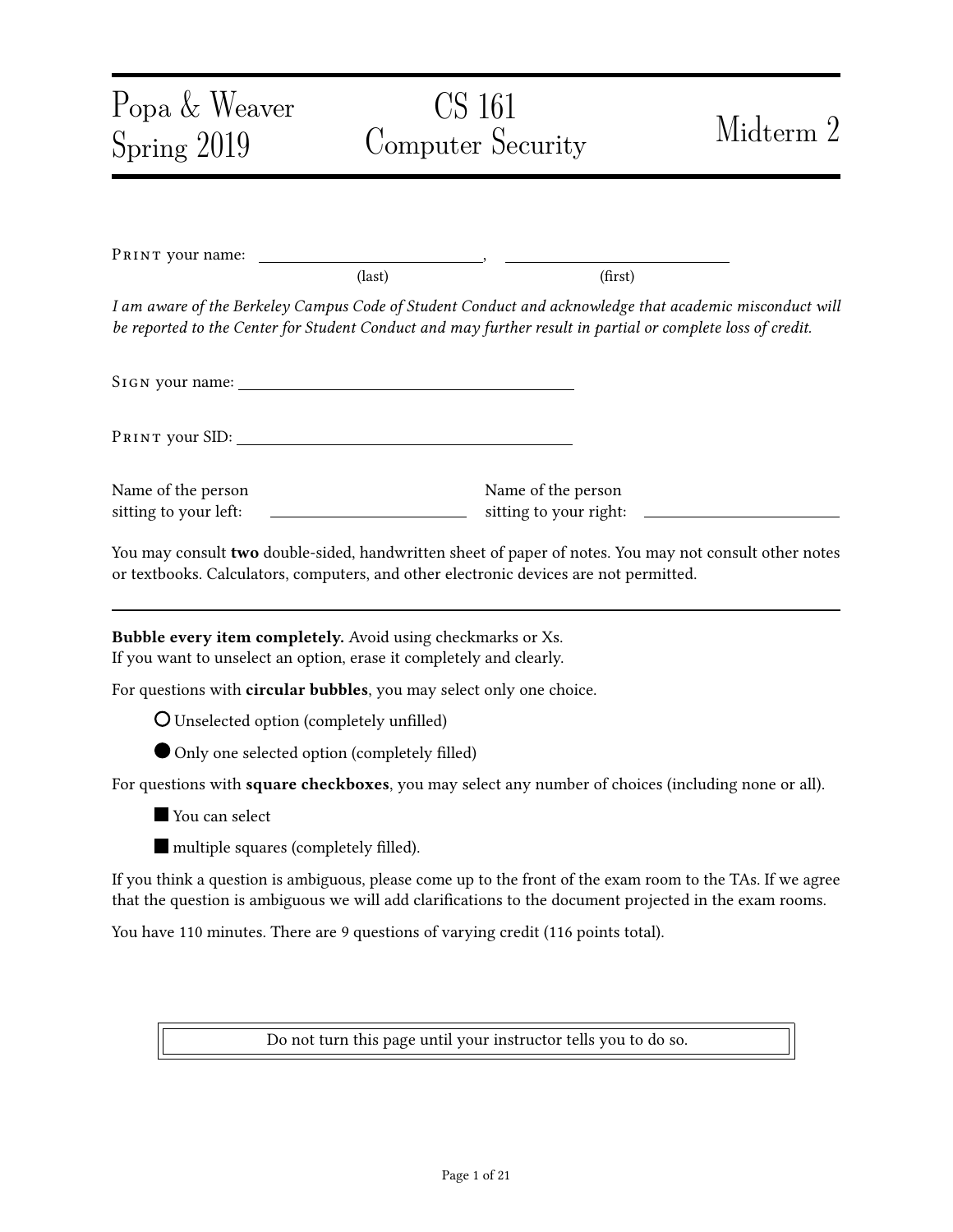Solution: Answer one of the following:

1. online signing adds latency and consumes more resources from the DNS server

\_\_\_\_\_\_\_\_\_\_\_\_\_\_\_\_\_\_\_\_\_\_\_\_\_\_\_\_\_\_\_\_\_\_\_\_\_\_\_\_\_\_\_\_\_\_\_\_\_\_\_\_\_\_\_\_\_\_\_\_\_\_\_\_\_\_\_\_\_\_

2. online signing requires having DNS keys on the DNS servers (greater risk of compromise)

3. can make the server more vulnerable to DoS/DDoS

(3 points)

(c) To remove the online signing, we can have the DNS server instead do the following:

• Return the wildcard record, which consists of:

 $(* . qoodle.com, 5.6.7.8),$ 

• Return a signature over the record above.

A client who asks abc. google. com will receive this response. The client will believe that:

\_\_\_\_\_\_\_\_\_\_\_\_\_\_\_\_\_\_\_\_\_\_\_\_\_\_\_\_\_\_\_\_\_\_\_\_\_\_\_\_\_\_\_\_\_\_\_\_\_\_\_\_\_\_\_\_\_\_\_\_\_\_\_\_\_\_\_\_\_\_

\_\_\_\_\_\_\_\_\_\_\_\_\_\_\_\_\_\_\_\_\_\_\_\_\_\_\_\_\_\_\_\_\_\_\_\_\_\_\_\_\_\_\_\_\_\_\_\_\_\_\_\_\_\_\_\_\_\_\_\_\_\_\_\_\_\_\_\_\_\_

- No non-wildcard record matches the query.
- Only the wildcard captures this domain.

Question: Is this design secure? If yes, explain why. If not, explain how it could be made secure without requiring online signing (max 15 words).



Solution: This design is insecure. Say mai I. google. com is a domain where there is a nonwildcard record that matches it. The attacker can return the wildcard response above to the victim client, and the victim will believe  $5.6.7.8$  is the IP address for mail.google.com. But the IP address should be 1.2.3.4, as discussed earlier in this problem.

To be made secure, the server needs to provide a signed statement that proves that the requested domain is not an existing non-wildcard domain. One possibility is providing a signed NSEC (or NSEC3) record. (4 points)

If the student did not write "with signature" or "signed" or "RRSIG on NSEC", only 2 points.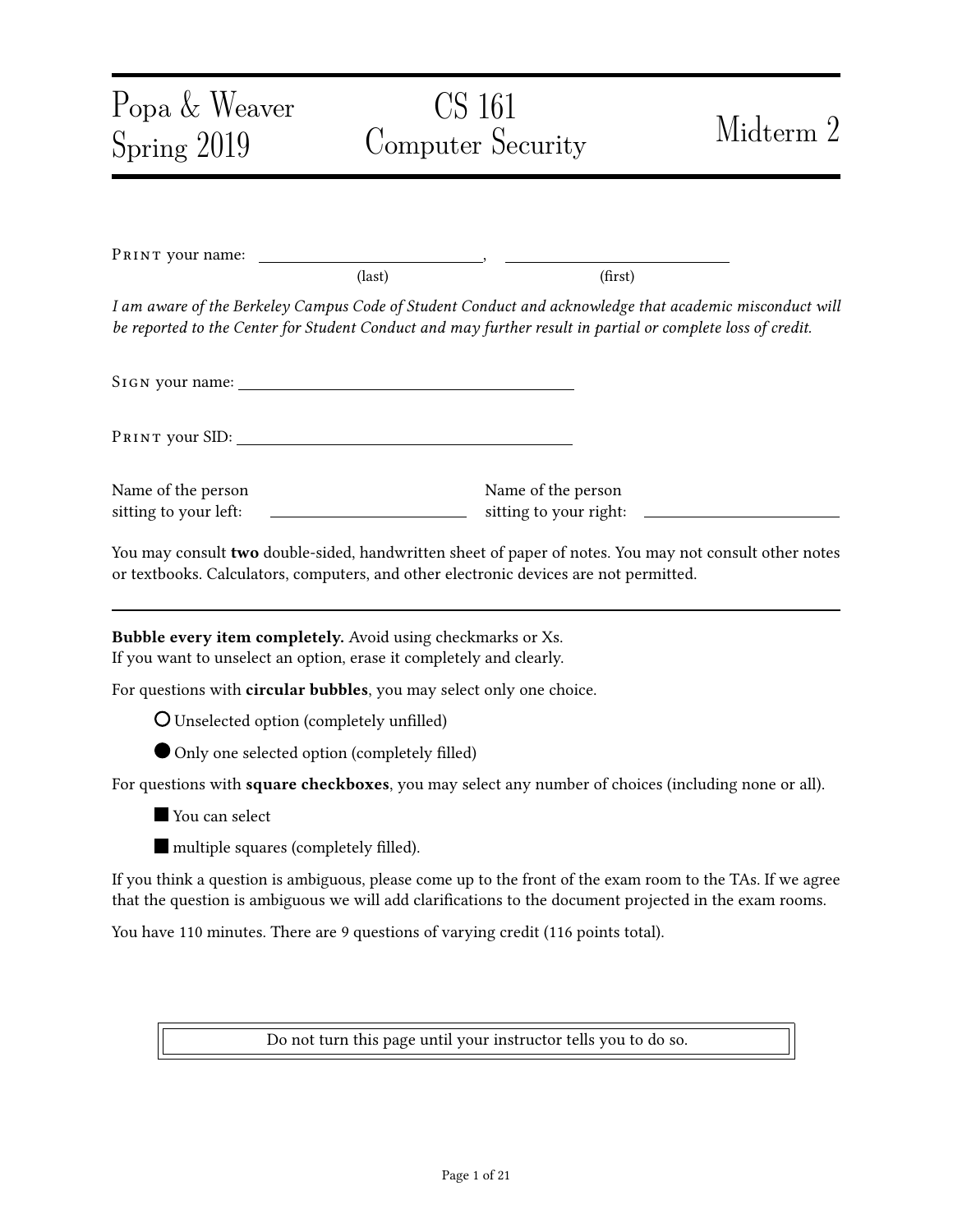## Problem 3 Online Banking (16 points) (16 points)

In an online banking system, each customer has a unique username and a secret numerical PIN. To access the banking website, a customer logs in to this web system using their username and PIN.

Suppose the login script uses the following PHP code:

\$user = escape\_sql(\$\_GET['username']);  $$pi = $GET['PIN']$ ; \$query = "SELECT \* FROM Users WHERE user = '\$user' AND pin = '\$pin'";  $s$ results =  $s$ db->executeQuery(query); if (\$results->numRows != 1)  $\{$ ^\* login fails  $^*/$ } else {/\* login succeeds as \$user \*/}

Here, the escape\_sql function escapes all quotes, dashes, and semicolons. You may assume that SQL injection cannot be performed from any input that has been sanitized with escape\_sql.

(a) Mallory obtains the source code of the login script and notices that it is vulnerable to SQL injection.

**Question:** Describe *what input* Mallory should use  $(e.g., \S$  GET['username'],  $\S$  GET['PIN']) to exploit this vulnerability in order to drop the table Users.

\$\_GET['username'] = \_\_\_\_\_\_\_\_\_\_\_\_\_\_\_\_\_\_\_\_\_\_\_\_\_\_\_\_\_\_\_\_\_\_\_\_\_\_\_\_\_\_\_\_\_\_\_\_\_\_\_\_\_\_\_\_\_\_\_\_\_\_

\$\_GET['PIN'] = \_\_\_\_\_\_\_\_\_\_\_\_\_\_\_\_\_\_\_\_\_\_\_\_\_\_\_\_\_\_\_\_\_\_\_\_\_\_\_\_\_\_\_\_\_\_\_\_\_\_\_\_\_\_\_\_\_\_\_\_\_\_\_\_\_\_\_\_

Solution: Mallory can drop the Users table by passing anything as the username and "'; DROP TABLE Users; --" as the PIN; it results in the following query being executed:

SELECT  $*$  FROM Users WHERE user = '' AND pin = ''; DROP TABLE Users; --

The student should use "; " for separation (2 points) and '--" to end the SQL query (or properly start a "'" which will be ended by the "'" in the query) (2.5 points).

This question thus has 4.5 points in total.

(b) Mallory knows a rich user whose username is "al i ce".

Question: Explain what input Mallory should use for SQL injection in order to log in to the online banking system as Alice, without knowing Alice's PIN.

 $\text{\$}\_\text{GET}$ ['username'] =

 $$GET['PIN'] =$ 

Solution: Mallory can log in as Alice by passing in "al i ce" as the username and "' OR user =  $\Box$  al i ce'; --" as PIN. This results in the following query being executed:

SELECT  $*$  FROM Users WHERE user = 'alice' AND pin = '' OR user = 'alice'; --'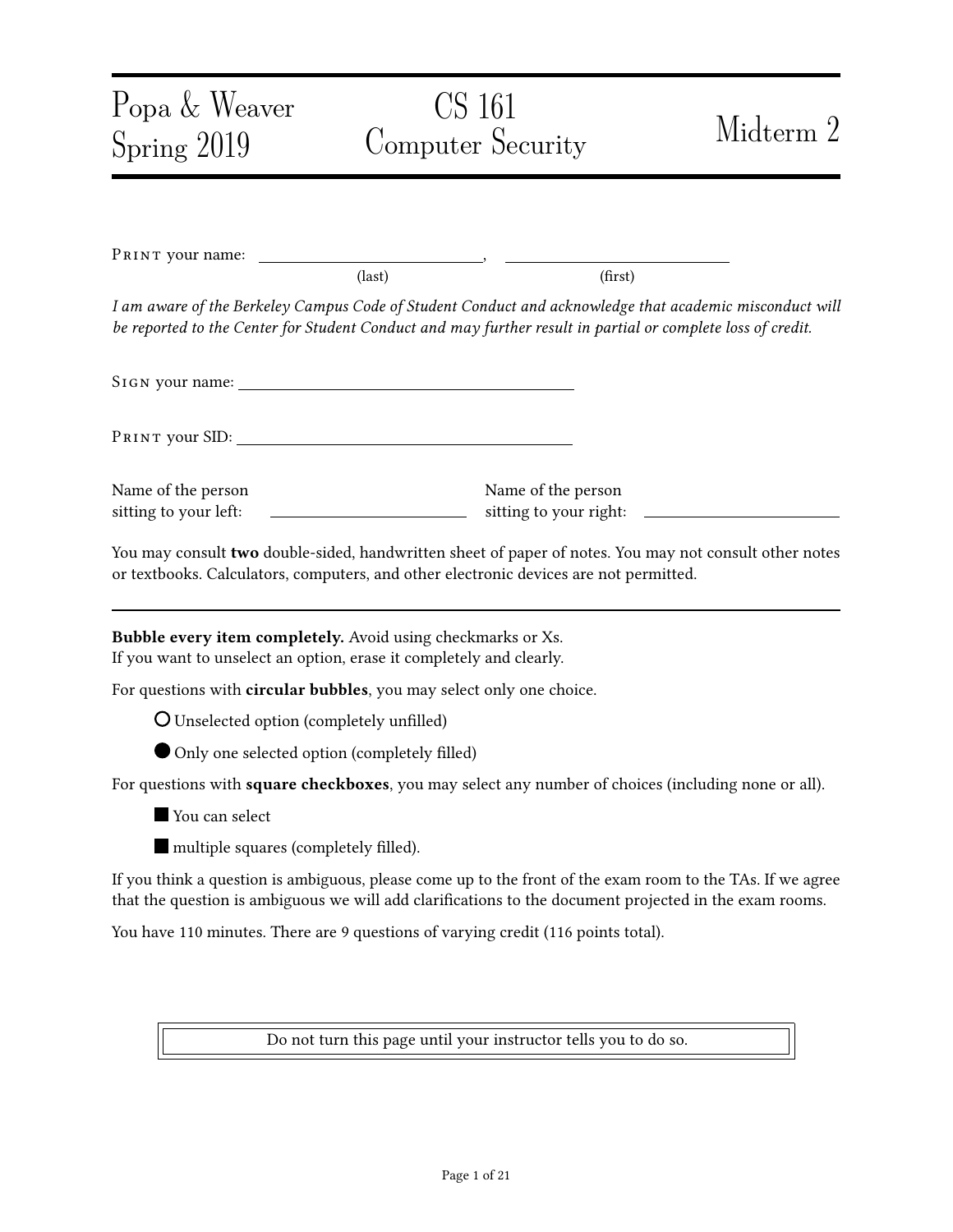Another possibility is having the PIN be "' OR user = 'alice", as the "'" before alice will match the ending "'" in the query. (this part has 4 points)

If the student instead uses Alice as the username but adds an OR condition that's always true at the end, the SQL query will still work, but the number of rows in the result is likely not 1. In that case, the student will only receive 1.5 points.

It is very important to use Alice as the username. If not, minus 1.5 points.

- (c) The bank decides to fix the SOL injection bug by constraining the PIN that the user enters to be an integer, as follows.
	- Change the HTML of the login page:
		- From:

<form action="/login.php" method="POST"> <p>Username: <input type="text" name="username" /></p>  $p>PIN:$  <input type=" $\textrm{text}$ " name="PIN" /></p> <p><input type="submit" value="Login" /></p> </form>

– To:

```
<form action="/login.php" method="POST">
<p>Username: <input type="text" name="username" /></p>
p>PIN: <input type="\boxed{\text{number}}" name="PIN" /></p>
<p><input type="submit" value="Login" /></p>
</form>
```
- The <i nput> element with "type=number" will be treated differently by the web browser. The web browser will prevent the user from entering non-numerical data into this input field.
- *No* change to the PHP script.

TRUE OF FALSE: Does this fix prevent the SQL injection in parts (a) and (b)?

O TRUE PALSE

You don't need to provide an explanation.

Solution: Mallory can still perform the attacks. The requirement that the PIN is a number is enforced by the browser, but it should be enforced by the server. Mallory can forge HTTP request and send the same string as the PIN. (2.5 points)

(d) The bank later did a major re-design of their website. Unfortunately, the new version was vulnerable to a CSRF attack. Mallory notices that she can exploit it by having another user make a GET request like:

/transfer?amt=1 &to=Mallory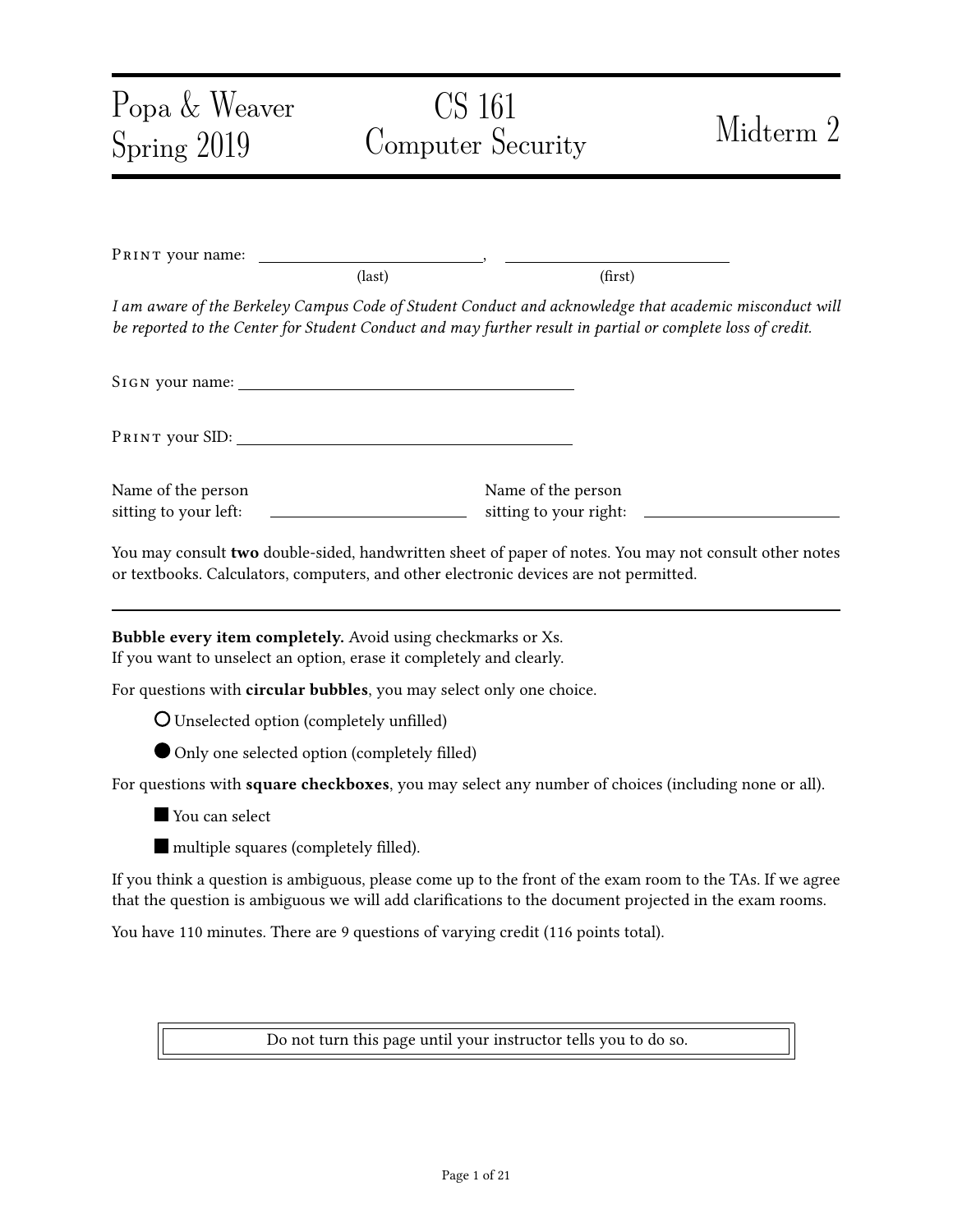and the user who makes this GET request will send \$100 to Mallory.

For each of the choices below, mark if it defends against CSRF. Assume that aside from the /transfer? endpoint, no other part of the bank is vulnerable to any web attacks.

Select 0 to 5 options.

- $\square$  Disable JavaScript from executing on the bank's website via content security policy (CSP).
- $\Box$  Add a new request parameter "from=" to the /transfer? endpoint. If "from" does not match the name of the currently logged in user according to the session cookie, reject the request.
- When a user logs in, send them a new cookie called Token, which consists of 128 random digits (different for each user). When a user makes a request to transfer money, the bank uses JavaScript to retrieve the cookie and add it as a query parameter "token=" to the /transfer endpoint. The bank checks that the token query parameter matches what the cookie was originally set to for this user.
- When a user logs in, send them a new cookie called Token, the same one above. When the user makes a request to the /transfer? endpoint, the bank checks that cookie sent by the user matches what the cookie was originally set to for this user.
- Reject any request to the /transfer? endpoint where the Referer is not the bank's website.

Solution: 5 points total. 1 point for each correct marking.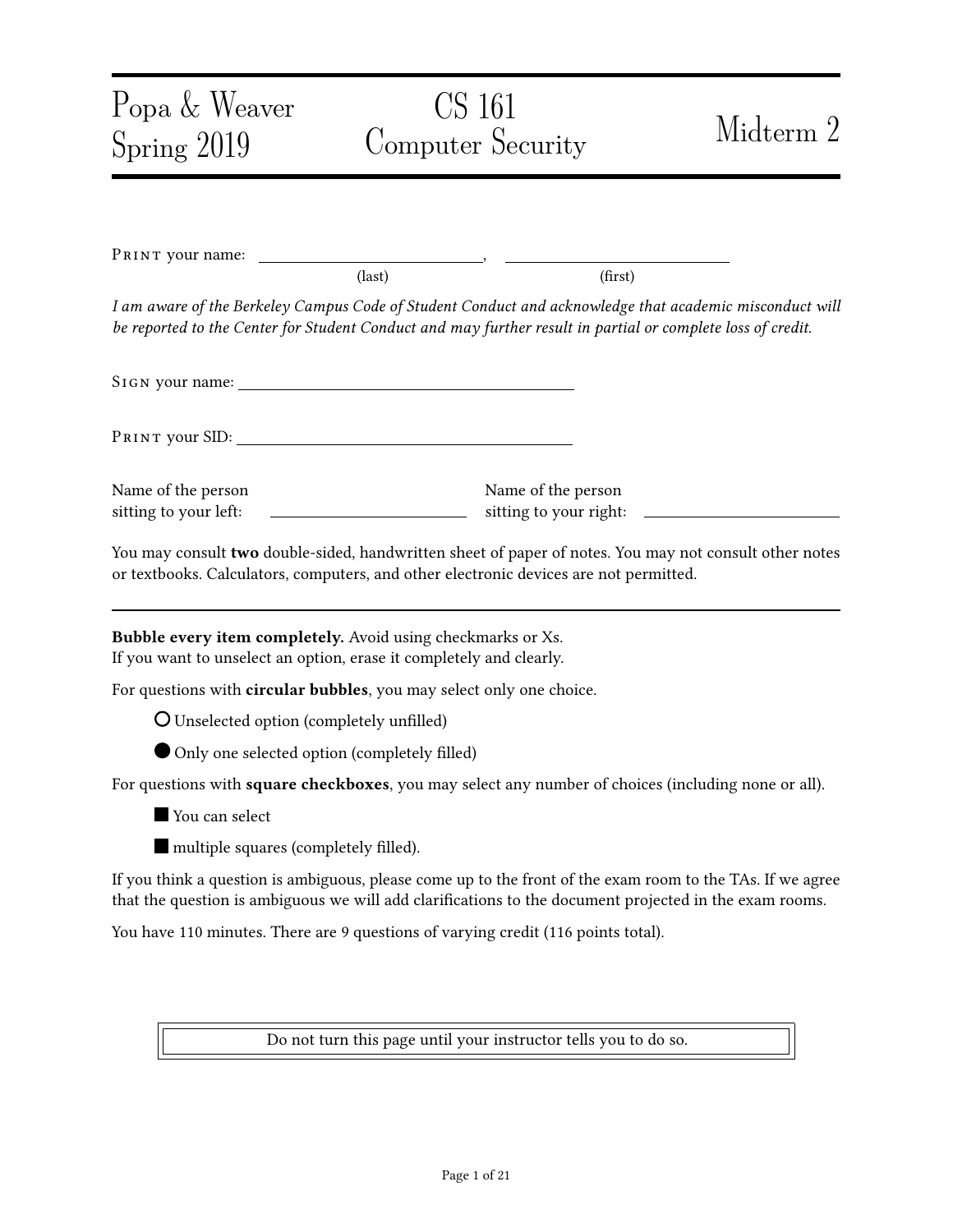# **Problem 4** The Subtle TLS (10 points) (10 points)

This question talks about a *modi ed* RSA TLS protocol. Recall in RSA TLS, the client sends to the server, and then the server replies with to the client. The cipher and integrity keys are generated by putting , , and the premaster secret together into a PRNG, like (  $\qquad \qquad$  ).

For each part of the question, assume an attacker with the following capabilities:

- The attacker is a man-in-the-middle.
- The attacker also controls a website  $evi$  I . example. com, with a valid HTTPS certificate. The user may connect to this site while browsing the Internet.
- (a) Let us assume that in RSA TLS, we make the following change. We generate the pre-master secret  $by =$ , where is bit-wise XOR.

TRUE OF FALSE and Explain: This modified protocol preserves the integrity of RSA TLS.

\_\_\_\_\_\_\_\_\_\_\_\_\_\_\_\_\_\_\_\_\_\_\_\_\_\_\_\_\_\_\_\_\_\_\_\_\_\_\_\_\_\_\_\_\_\_\_\_\_\_\_\_\_\_\_\_\_\_\_\_\_\_\_\_\_\_\_\_\_\_

\_\_\_\_\_\_\_\_\_\_\_\_\_\_\_\_\_\_\_\_\_\_\_\_\_\_\_\_\_\_\_\_\_\_\_\_\_\_\_\_\_\_\_\_\_\_\_\_\_\_\_\_\_\_\_\_\_\_\_\_\_\_\_\_\_\_\_\_\_\_

O TRUE PALSE

Explain concisely:

**Solution:** No because a MITM can calculate and derive the integrity keys, since and are sent in the clear. (3 points)

(b) Let us assume that in RSA TLS, we make the following change. Instead of providing " as input to the PRNG, both parties provide " as the only input to the PRNG. That is, the cipher and integrity keys will depend only on  $($ 

True or False and Explain: This preserves the security of TLS against replay attacks.

\_\_\_\_\_\_\_\_\_\_\_\_\_\_\_\_\_\_\_\_\_\_\_\_\_\_\_\_\_\_\_\_\_\_\_\_\_\_\_\_\_\_\_\_\_\_\_\_\_\_\_\_\_\_\_\_\_\_\_\_\_\_\_\_\_\_\_\_\_\_

\_\_\_\_\_\_\_\_\_\_\_\_\_\_\_\_\_\_\_\_\_\_\_\_\_\_\_\_\_\_\_\_\_\_\_\_\_\_\_\_\_\_\_\_\_\_\_\_\_\_\_\_\_\_\_\_\_\_\_\_\_\_\_\_\_\_\_\_\_\_

 $O$  FALSE

Explain concisely:

**Solution:** Yes. In RSA TLS, an attacker replays by pretending to be the client and sending out the same encrypted . Note that the client is the first party to send out the random nonce , so there is no way for the client to adaptively choose based on the server's nonce Therefore, will be a new random; as a result, different keys will be derived.

(c) Let us assume that in RSA TLS, we make the following change. Rather than generating the randomly, the client begins with an initial value For each TLS connection the client makes, it simply increments the  $\alpha$  as  $\alpha$  + 1.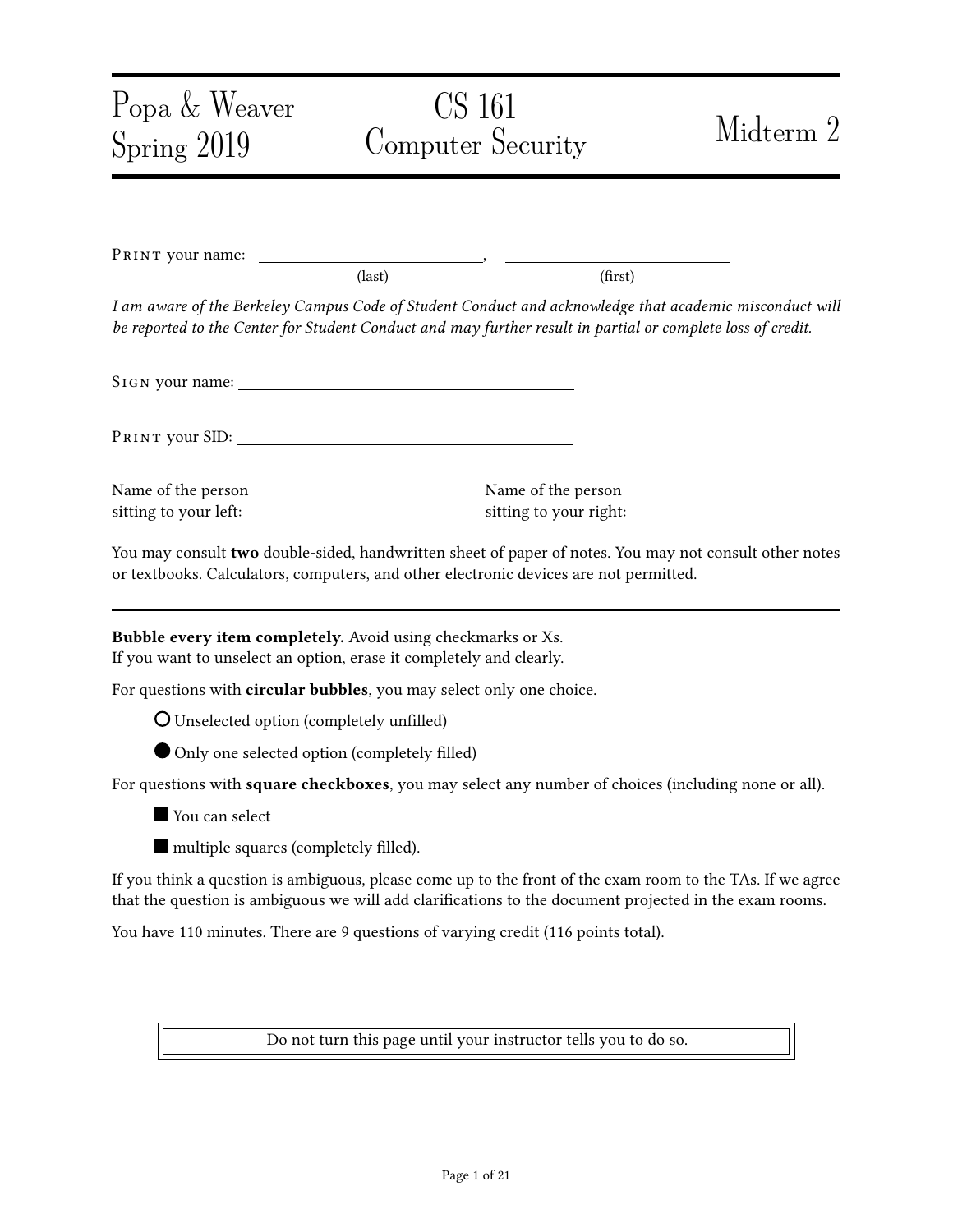True or False and Explain: This preserves the condentiality of RSA TLS.

\_\_\_\_\_\_\_\_\_\_\_\_\_\_\_\_\_\_\_\_\_\_\_\_\_\_\_\_\_\_\_\_\_\_\_\_\_\_\_\_\_\_\_\_\_\_\_\_\_\_\_\_\_\_\_\_\_\_\_\_\_\_\_\_\_\_\_\_\_\_

\_\_\_\_\_\_\_\_\_\_\_\_\_\_\_\_\_\_\_\_\_\_\_\_\_\_\_\_\_\_\_\_\_\_\_\_\_\_\_\_\_\_\_\_\_\_\_\_\_\_\_\_\_\_\_\_\_\_\_\_\_\_\_\_\_\_\_\_\_\_

O TRUE PALSE

Explain concisely:

Solution: Client can connect to attacker's server, then attacker can decrypt PS and derive the other values of PS used (in the past and future), then derive cipher keys for other connections. (3 points)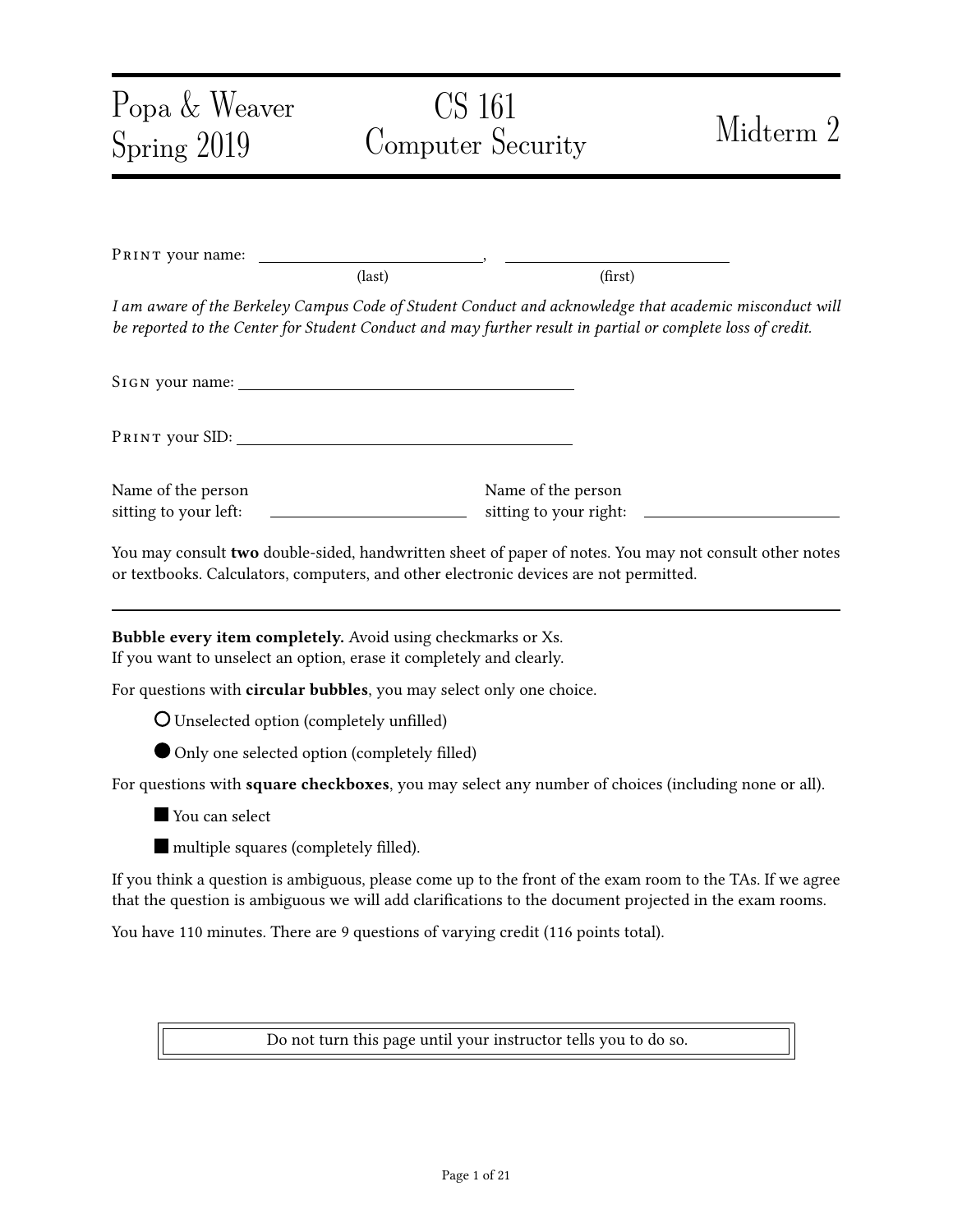### **Problem 5** WPA2 Security (13 points)

Recall the WPA2 handshake protocol based on pre-shared keys, as follows:

- The pre-shared key (PSK) is computed from the passphrase (i.e., the Wi-Fi password) and network SSID (*i.e.*, the name of the Wi-Fi network).
- Pairwise transient key (PTK) is determined from the ANonce, SNonce, and the pre-shared key (PSK) using a pseudorandom generator.
- The client derives the encryption and MIC keys from the PTK.
- (a) True or False: The WPA2 protocol described above provides forward secrecy.

O TRUE PALSE

You don't need to provide an explanation.

Solution: No. Everything but the PSK is public (ANonce and SNonce), so knowing the PSK allows an attacker to decrypt past messages. (3 points)

(b) Alice connected her computer to a Wi-Fi access point and accessed a few websites. An eavesdropper recorded the ANonce, SNonce, and all other messages in Alice's connection.

With the information collected above, the eavesdropper can brute-force the passphrase. We consider that at this moment, the eavesdropper guesses that might be the correct passphrase.

Question: How can the eavesdropper confirm whether or not is the correct passphrase without connecting to the Wi-Fi access point? (answer concisely)

Solution: The eavesdropper can generate the MIC key and check whether the MIC generated is correct under this key. (3 points)

(c) A man-in-the-middle attacker knows the PSK of a Wi-Fi access point. Alice's laptop has been connected to this access point and is visiting https://www.chase.com/. Alice visited this website and logged in by providing her password.

True or False: A man-in-the-middle attacker can see Alice's banking password.

\_\_\_\_\_\_\_\_\_\_\_\_\_\_\_\_\_\_\_\_\_\_\_\_\_\_\_\_\_\_\_\_\_\_\_\_\_\_\_\_\_\_\_\_\_\_\_\_\_\_\_\_\_\_\_\_\_\_\_\_\_\_\_\_\_\_\_\_\_\_

\_\_\_\_\_\_\_\_\_\_\_\_\_\_\_\_\_\_\_\_\_\_\_\_\_\_\_\_\_\_\_\_\_\_\_\_\_\_\_\_\_\_\_\_\_\_\_\_\_\_\_\_\_\_\_\_\_\_\_\_\_\_\_\_\_\_\_\_\_\_



Explain concisely: \_\_\_\_\_\_\_\_\_\_\_\_\_\_\_\_\_\_\_\_\_\_\_\_\_\_\_\_\_\_\_\_\_\_\_\_\_\_\_\_\_\_\_\_\_\_\_\_\_\_\_\_\_\_\_\_\_\_\_\_\_\_

**Solution:** HTTPS provides end-to-end confidentiality. (3 points)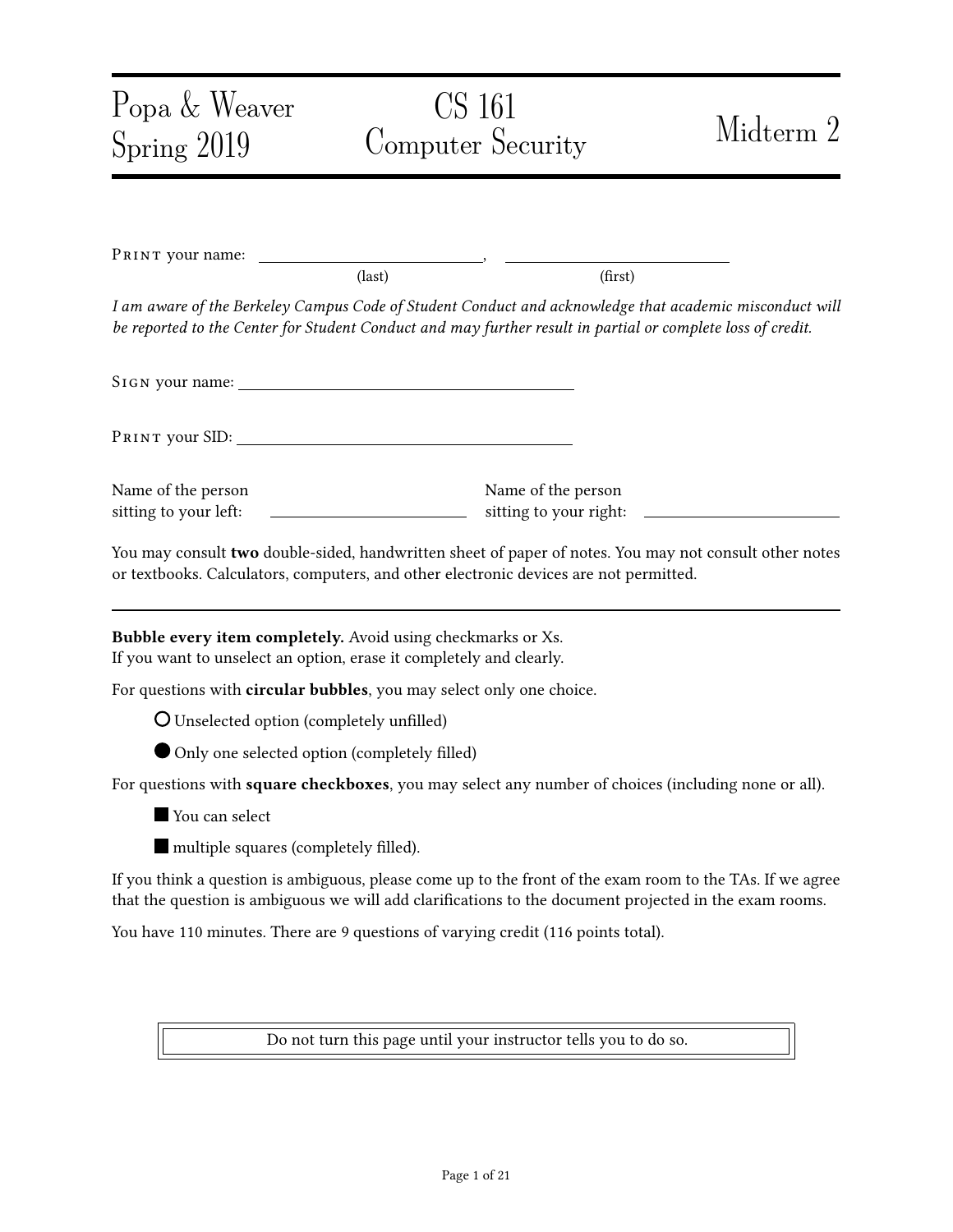(d) In WPA2 Enterprise the device authenticates to an authentication server over TLS to generate a unique PSK for the user before the WPA2 handshake. Yet, in the real world, users usually accept any certificate blindly since there is no notion of "name" (unlike for a web server) which the client can automatically validate.

True or False: In this case, the protocol is secure against a man-in-the-middle attacker.

| ۰<br>× |
|--------|

FALSE

True or False: In this case, the protocol is secure against a passive eavesdropper.

TRUE **O** FALSE

You don't need to provide an explanation.

Solution: 2 points each, 4 points in total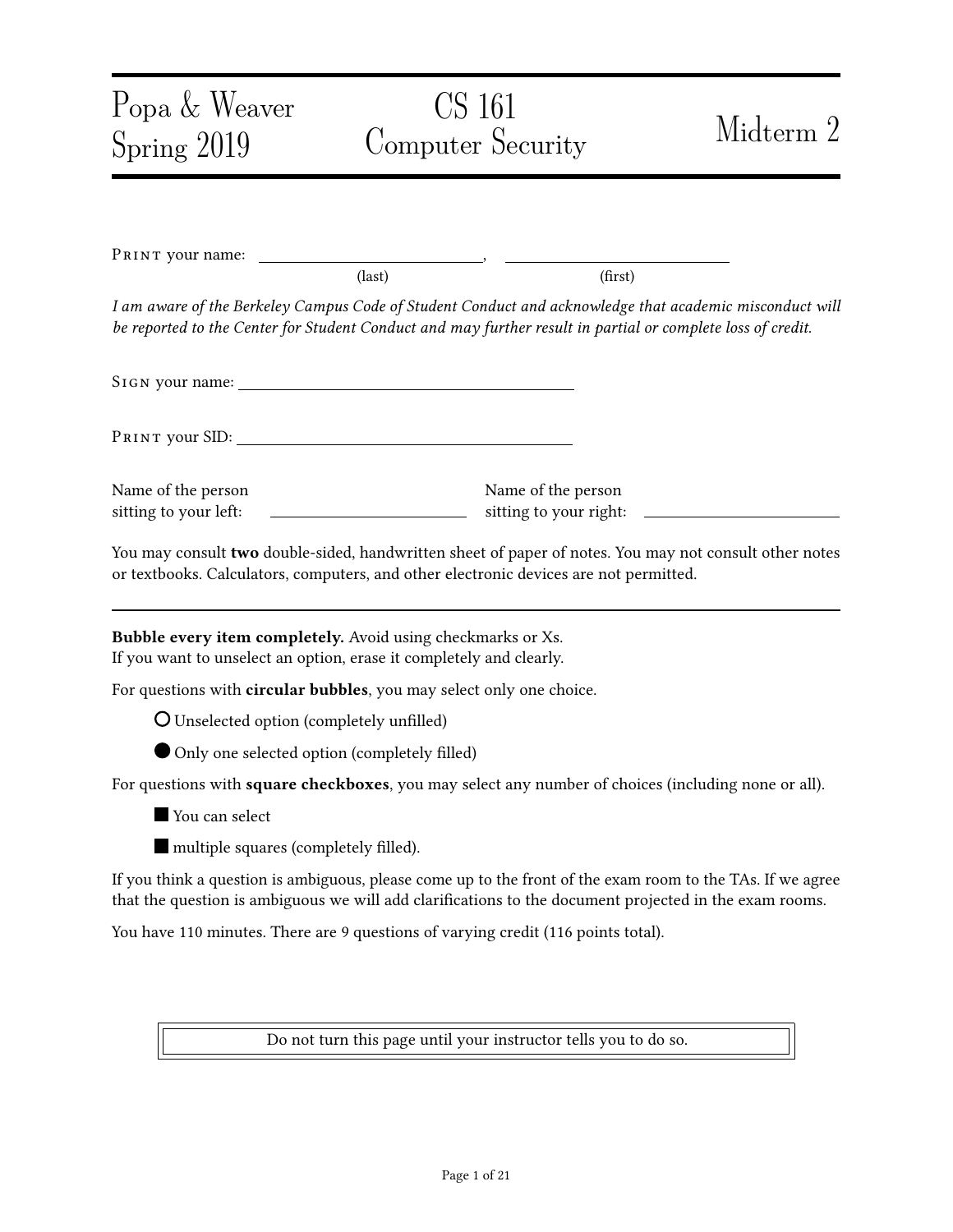### Problem 6 DNS (14 points)

(a) Injecting spoofed packets as an off-path attacker in TCP is much harder than in UDP. Even though TCP has a higher security guarantee, DNS often does not use TCP because TCP has a much higher latency.

Question: Compared with UDP, what is the chief reason why using TCP for DNS has a higher latency? (answer within 10 words)

**Solution:** TCP handshake adds a round trip. (3 points)

(b) Alice wants to access Berkeley's diversity advancement project Dare, dare.berkeley.edu. Her laptop connects to a wireless access point (AP).

\_\_\_\_\_\_\_\_\_\_\_\_\_\_\_\_\_\_\_\_\_\_\_\_\_\_\_\_\_\_\_\_\_\_\_\_\_\_\_\_\_\_\_\_\_\_\_\_\_\_\_\_\_\_\_\_\_\_\_\_\_\_\_\_\_\_\_\_\_\_

Alice worries that a hacker attacks the DNS protocol when her laptop is looking for the IP address of dare. berkel ey. edu. Assume that DNSSEC is not in use.

Question: Which of the following can attack the DNS protocol and have Alice's browser obtain an incorrect IP address for DARE? (Select 0 to 8 options.)



Solution: 4 points. 0.5 points per marking.

(c) Now assume that berkeley.edu implements DNSSEC and Alice's recursive resolver (but not her client) validates DNSSEC.

Question: Which of the following can attack the DNS protocol and have Alice's browser obtain an incorrect IP address for DARE? (Select 0 to 8 options.)

| $\blacksquare$ The laptop's operating system.             | The local DNS resolver of the network.                                                     |
|-----------------------------------------------------------|--------------------------------------------------------------------------------------------|
| $\blacksquare$ The laptop's network interface controller. | The root DNS servers.                                                                      |
| The wireless access point.                                | berkel ey. edu's DNS nameservers.                                                          |
| An on-path attacker on the local network.                 | $\Box$ An on-path attacker between the local DNS<br>resolver and the rest of the Internet. |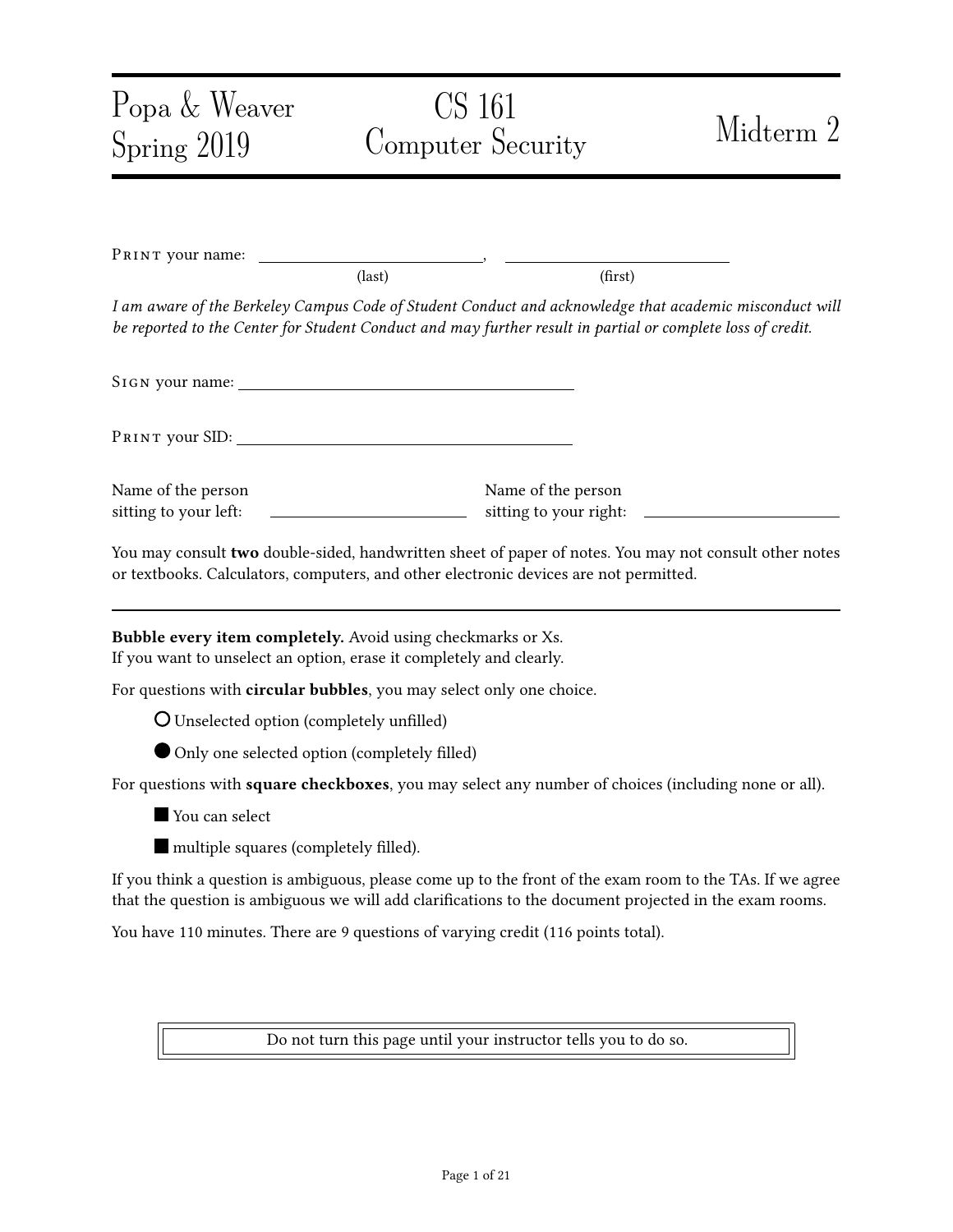Solution: Any on-path attacker can see or modify the DNS traffic. 4 points. 0.5 points per marking.

(d) An attacker wants to poison the local DNS resolver's cache using the Kaminsky attack. We assume that the resolver does not use source port randomization, so the attacker will likely succeed.

In the Kaminsky attack, the attacker asks the resolver for a non-existing subdomain of UC Berkeley, e.g., stanford. berkeley. edu, instead of asking for an existing domain like dare. berkeley. edu.

Question: What is the advantage of asking for a non-existent domain compared to asking for an existing domain? (answer within 10 words)

\_\_\_\_\_\_\_\_\_\_\_\_\_\_\_\_\_\_\_\_\_\_\_\_\_\_\_\_\_\_\_\_\_\_\_\_\_\_\_\_\_\_\_\_\_\_\_\_\_\_\_\_\_\_\_\_\_\_\_\_\_\_\_\_\_\_\_\_\_\_

\_\_\_\_\_\_\_\_\_\_\_\_\_\_\_\_\_\_\_\_\_\_\_\_\_\_\_\_\_\_\_\_\_\_\_\_\_\_\_\_\_\_\_\_\_\_\_\_\_\_\_\_\_\_\_\_\_\_\_\_\_\_\_\_\_\_\_\_\_\_

Solution: When you fail, you can keep trying with another nonexistant name/race until win!

(Note, caching alone is not sufficient, because you do have caching of NXDOMAIN too. The big thing is "race until win". (3 points))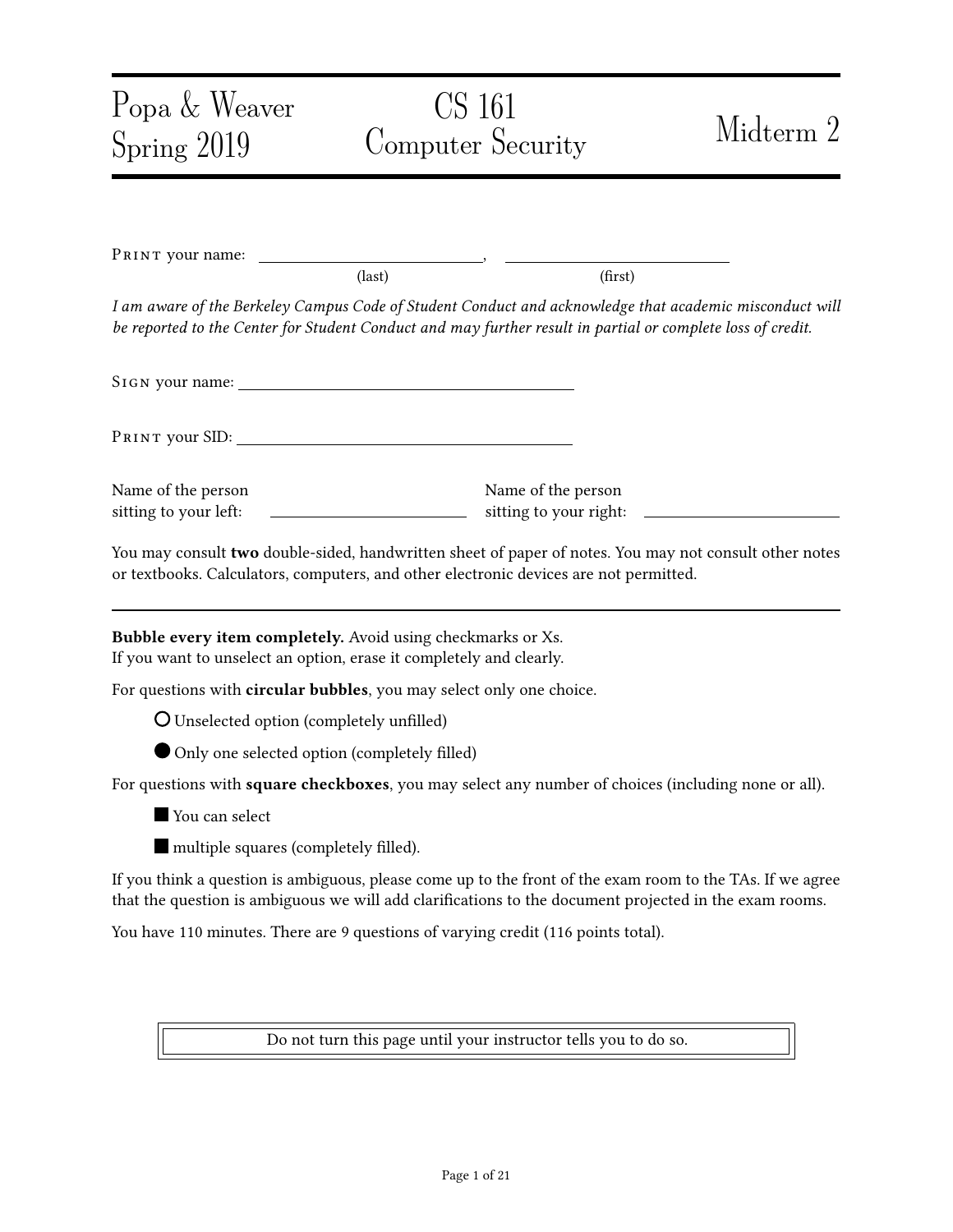#### Problem 7 Same-Origin Policy (13 points) (13 points)

- (a) TRUE or FALSE: Setting "secure" flag on a cookie protects it from a network attacker eavesdropping on an insecure HTTP connection.
	-

TRUE **O** FALSE

You don't need to provide an explanation.

Solution: True. The secure flag means that the cookie can only be transmitted through an HTTPS connection. (2 points)

(b) True or False: After a successful XSS attack, JavaScript can access all cookies set by the website it attacked.

O TRUE PALSE



You don't need to provide an explanation.

Solution: False. With the 'HttpOnly' flag, the web server can prevent some cookies from being read by JavaScript. (2 points)

(c) Which of these URIs have the same origin as "http://same.origin.com:8/a.htm" according to same origin policy? (choose 0 to 4 options)

 $\Box$  http://origin.com: 8 /a.htm

|  | http://same.origin.com:8 |
|--|--------------------------|
|--|--------------------------|

```
http://same.origin.com:8 /a.htm/b  囗 ftp://same.origin.com:8
```
Solution: 0.75 per option. In total, 3 points.

(d) If a page loads a JavaScript file from some other site, this JavaScript file takes the origin of...

Choose one option:

The page that loaded it  $\overline{O}$  The site that hosts the JavaScript file

Solution: 3 points.

(e) Same-origin policy is very useful in preventing many web attacks. Yet, it also inconveniences for web developers - different domains cannot talk to each other.

Question: Provide a specific solution for the web developers to conveniently enable JavaScript in different domains' webpages to conveniently talk to each other. (answer less than 10 words)

\_\_\_\_\_\_\_\_\_\_\_\_\_\_\_\_\_\_\_\_\_\_\_\_\_\_\_\_\_\_\_\_\_\_\_\_\_\_\_\_\_\_\_\_\_\_\_\_\_\_\_\_\_\_\_\_\_\_\_\_\_\_\_\_\_\_\_\_\_\_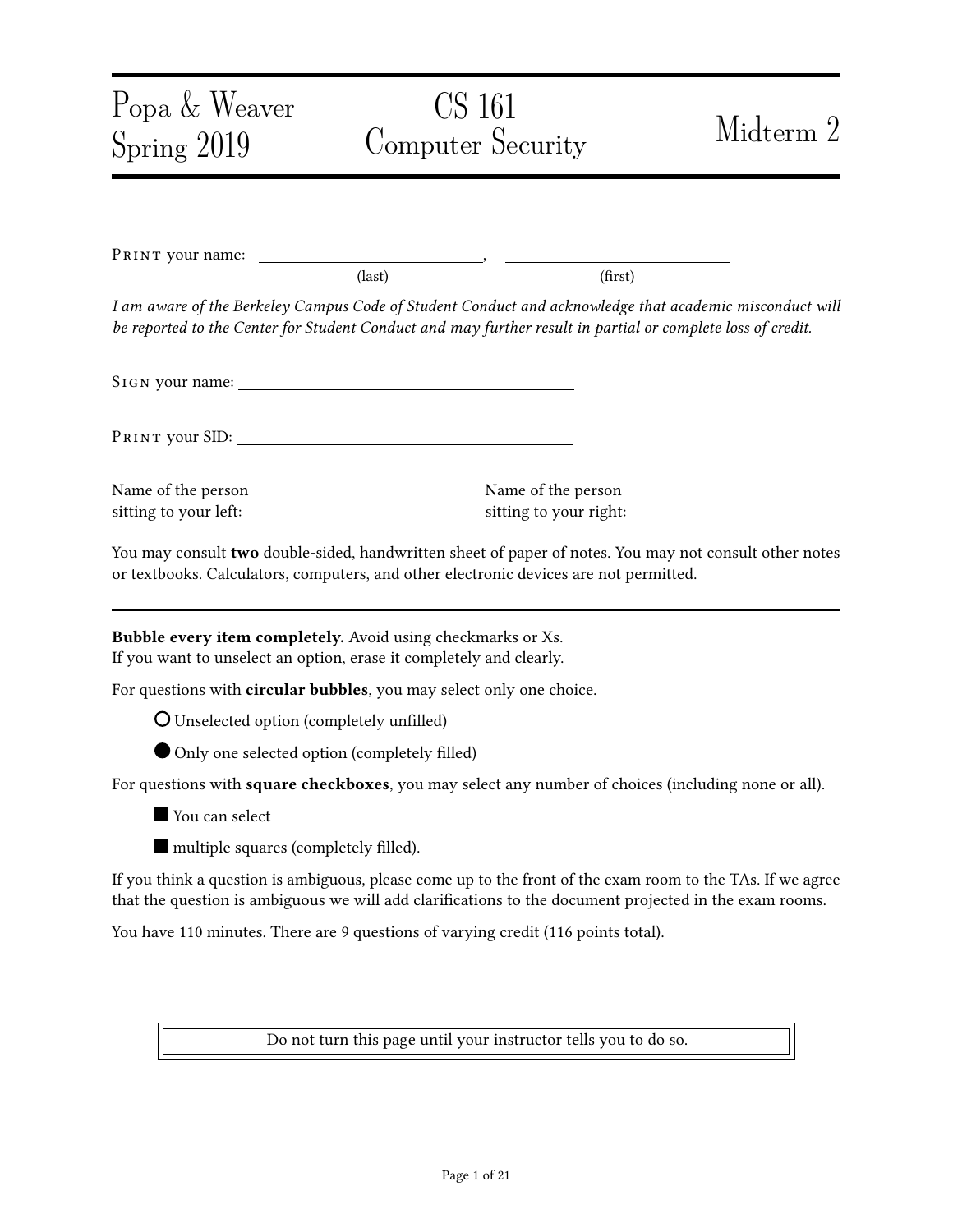Solution: Use JavaScript postMessage function. It is okay to write Postmessage, PostMessage, postmessage, postmsg, PostMsg, postMsg, or Postmsg. (3 points)

If the student says "use the backend", no points because we mentioned "conveniently" in the question.

But, if the student just says "there is a function in JavaScript that allows ..." and makes sense, the student only gets 1 point, as the question said "specific solution".

If the student answers "sendmsg", "senddata", no points.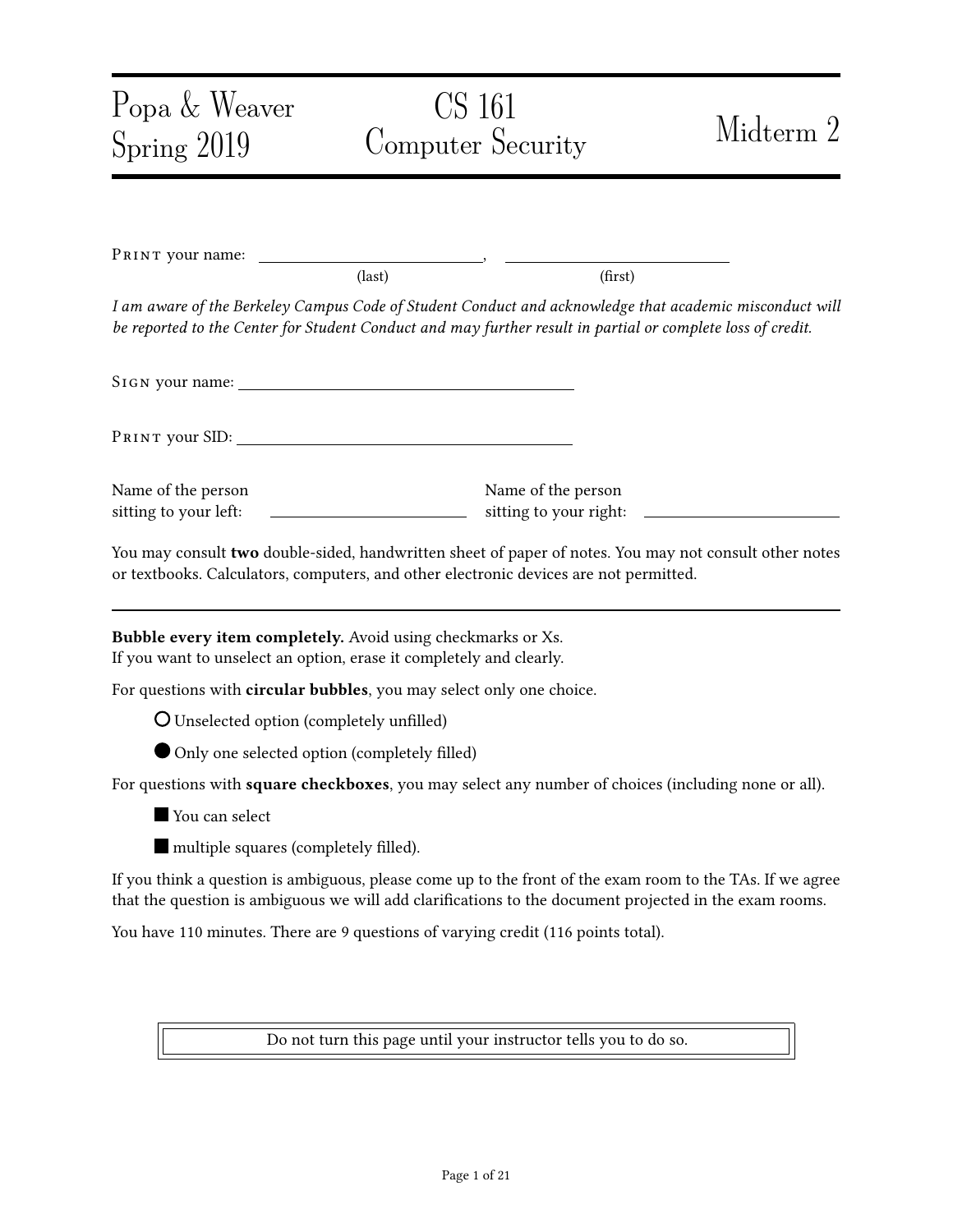Problem 8 HTTP TRACE method (7 points)

Web servers can support another type of HTTP requests, TRACE, as follows.

A TRACE request is like a GET request or a POST request. It simply has the web server echo back the HTTP request sent by the client. *Importantly*, this method will echo back the entire request, including all the cookies sent by the client.

Assume that neither web servers nor web browsers set any restriction preventing the use of TRACE requests. In particular, JavaScript can send a TRACE request and receive its response.<sup>[1](#page-16-0)</sup>

(a) Mallory knows that victim.com is vulnerable to an XSS attack. Mallory also knows that this website stores a session cookie on the user's browser.

However, Mallory's injected JavaScript is unable to access that session cookie.

Question: What is a likely reason for which Mallory's injected JavaScript code failed to access the session cookie? (answer in less than 10 words)

**Solution:** The session cookie is protected by the "HttpOnly" flag. (2 points)

\_\_\_\_\_\_\_\_\_\_\_\_\_\_\_\_\_\_\_\_\_\_\_\_\_\_\_\_\_\_\_\_\_\_\_\_\_\_\_\_\_\_\_\_\_\_\_\_\_\_\_\_\_\_\_\_\_\_\_\_\_\_\_\_\_\_\_\_\_\_

(b) Explain how Mallory's injected JavaScript can steal the cookie and send the cookie to Mallory's personal website evil.com.

You don't need to provide the specific JavaScript code; rather, you only need to provide the high-level ideas. Please arrange your answer in a few steps (no more than three steps).

Outline: Mallory's injected JavaScript, which consists of no more than three steps:

| ______ |
|--------|

2. \_\_\_\_\_\_\_\_\_\_\_\_\_\_\_\_\_\_\_\_\_\_\_\_\_\_\_\_\_\_\_\_\_\_\_\_\_\_\_\_\_\_\_\_\_\_\_\_\_\_\_\_\_\_\_\_\_\_\_\_\_\_\_\_\_\_\_\_\_\_

3. \_\_\_\_\_\_\_\_\_\_\_\_\_\_\_\_\_\_\_\_\_\_\_\_\_\_\_\_\_\_\_\_\_\_\_\_\_\_\_\_\_\_\_\_\_\_\_\_\_\_\_\_\_\_\_\_\_\_\_\_\_\_\_\_\_\_\_\_\_\_

(Answer concisely, put only a single line of text above the dashes, and do not exceed the space.)

Solution: 1. send a TRACE request to some random webpage in  $vi$  ctim. com.

2. read its response.

3. send the response to Mallory's personal website.

In total 5 points.

not using the TRACE request – no point.

<span id="page-16-0"></span><sup>&</sup>lt;sup>1</sup>These days, browsers now all block JavaScript from sending TRACE requests because of this particular attack.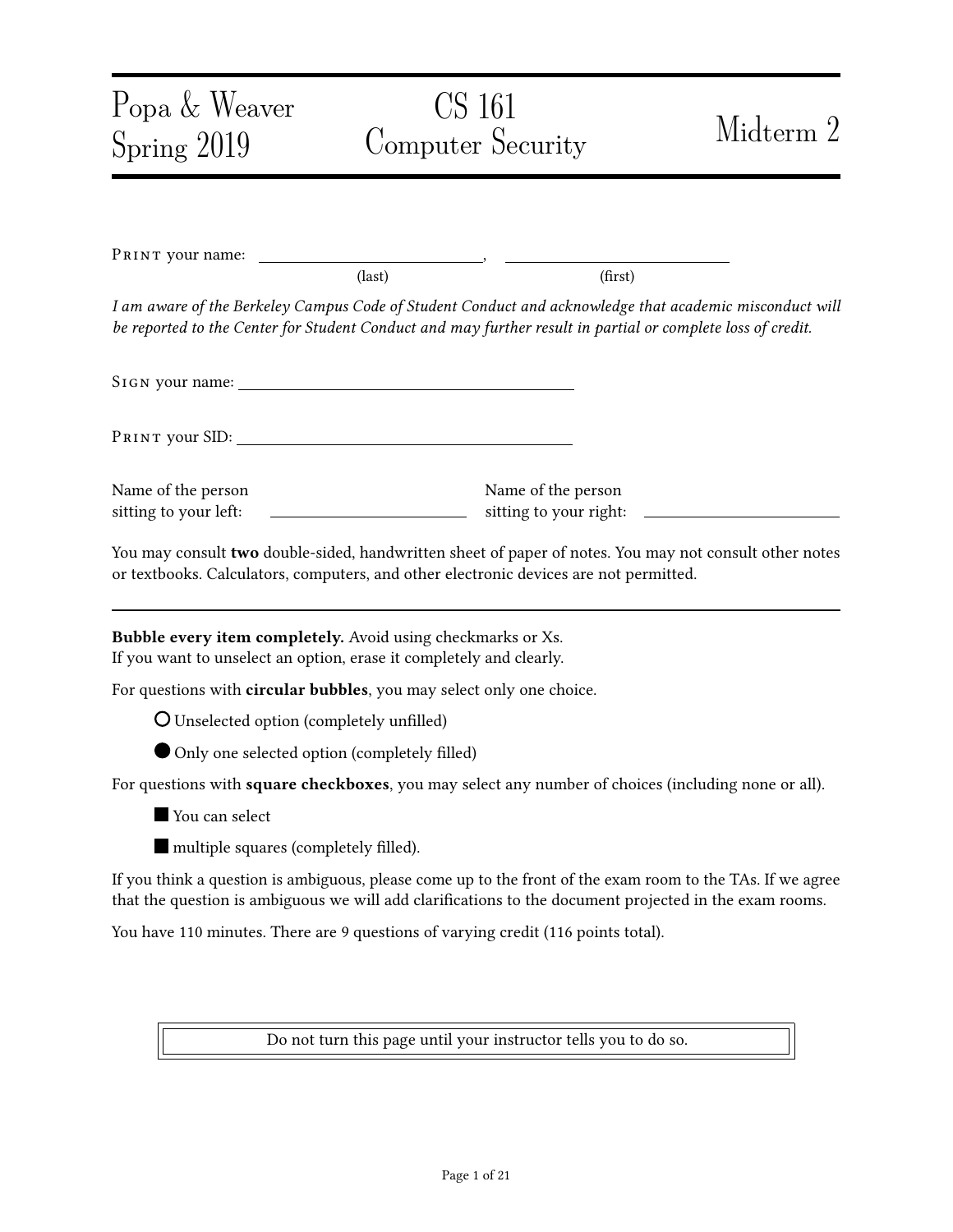forgetting to send the response to Mallory's personal website – 3.5 points.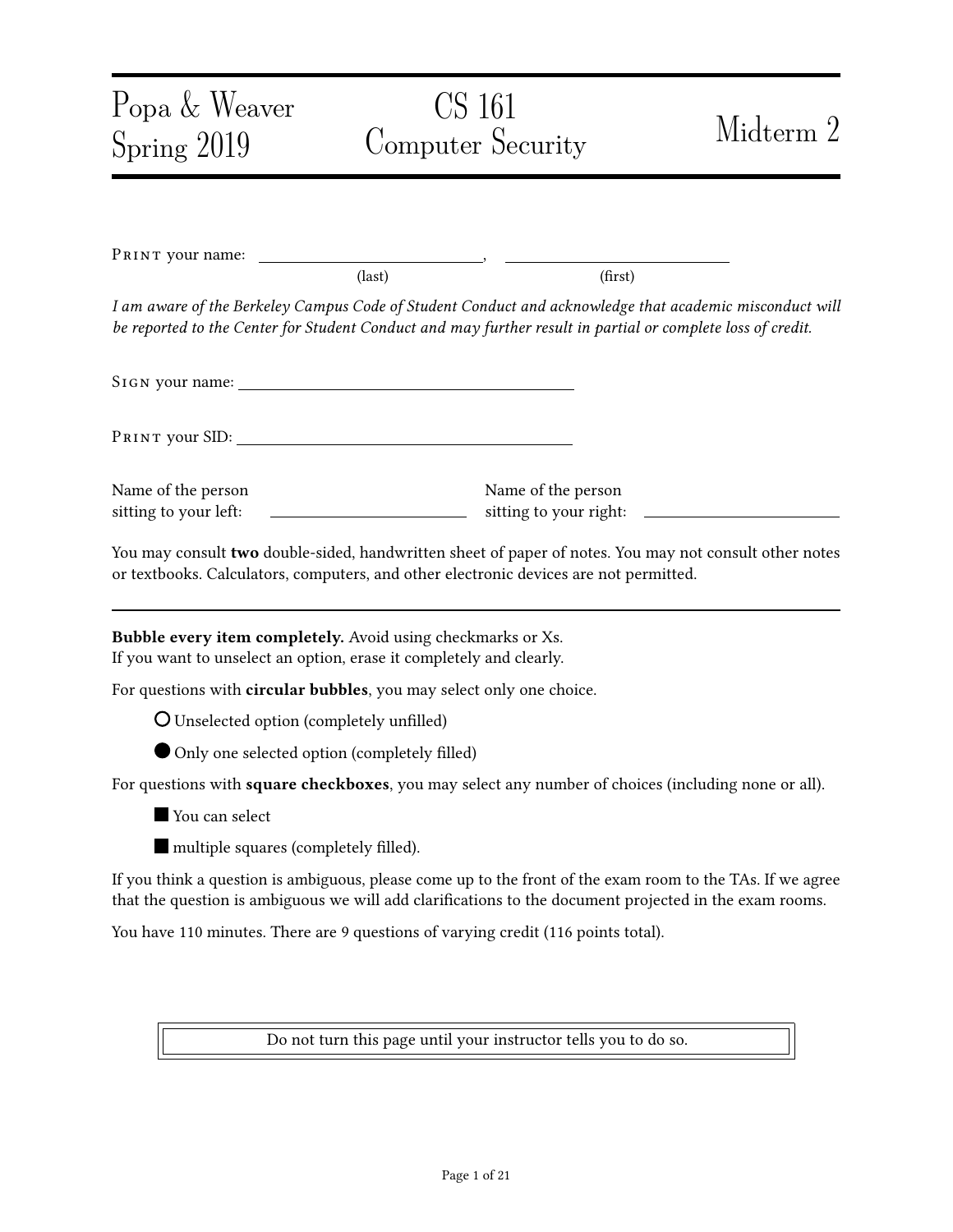### Problem 9 Firewalls and DDoS (12 points)

(a)  $T_{\text{RUE}}$  or  $F_{\text{ALSE}}$ : A stateless firewall can block in-bound  $T\text{CP}$  connections on destination port 80 to devices on the internal network, while still allowing these devices to make out-bound connections using destination port 80.



- (b) TRUE or FALSE: A stateless firewall can block in-bound UDP connections on destination port 53 to devices on the internal network, while still allowing these devices to make out-bound connections using destination port 53.
	-



(c) TRUE or FALSE: SYN flooding attacks can be effectively prevented by rate-limiting the number of TCP connections from a given IP address.

O TRUE PALSE

Solution: 2 points each above.

(d) Consider the following implementation of SYN cookies. During the TCP handshake, the implementation sets the sequence number of the SYN ACK packet to be the first 32 bits of HMAC (), where is the time rounded to the nearest second and is a secret key known only by the server.

\_\_\_\_\_\_\_\_\_\_\_\_\_\_\_\_\_\_\_\_\_\_\_\_\_\_\_\_\_\_\_\_\_\_\_\_\_\_\_\_\_\_\_\_\_\_\_\_\_\_\_\_\_\_\_\_\_\_\_\_\_\_\_\_\_\_\_\_\_\_

\_\_\_\_\_\_\_\_\_\_\_\_\_\_\_\_\_\_\_\_\_\_\_\_\_\_\_\_\_\_\_\_\_\_\_\_\_\_\_\_\_\_\_\_\_\_\_\_\_\_\_\_\_\_\_\_\_\_\_\_\_\_\_\_\_\_\_\_\_\_

\_\_\_\_\_\_\_\_\_\_\_\_\_\_\_\_\_\_\_\_\_\_\_\_\_\_\_\_\_\_\_\_\_\_\_\_\_\_\_\_\_\_\_\_\_\_\_\_\_\_\_\_\_\_\_\_\_\_\_\_\_\_\_\_\_\_\_\_\_\_

Question: Explain why such a design of SYN cookies makes it easier for an off-path attacker to spoof TCP packets.

Solution: Off-path attackers could make connections to server, record sequence numbers used (3 points)

 $(e)$  What additional piece of information could you include in the MAC in order to fix the problem above?

Answer concisely:

Solution: Client IP address (also client port) (3 points)